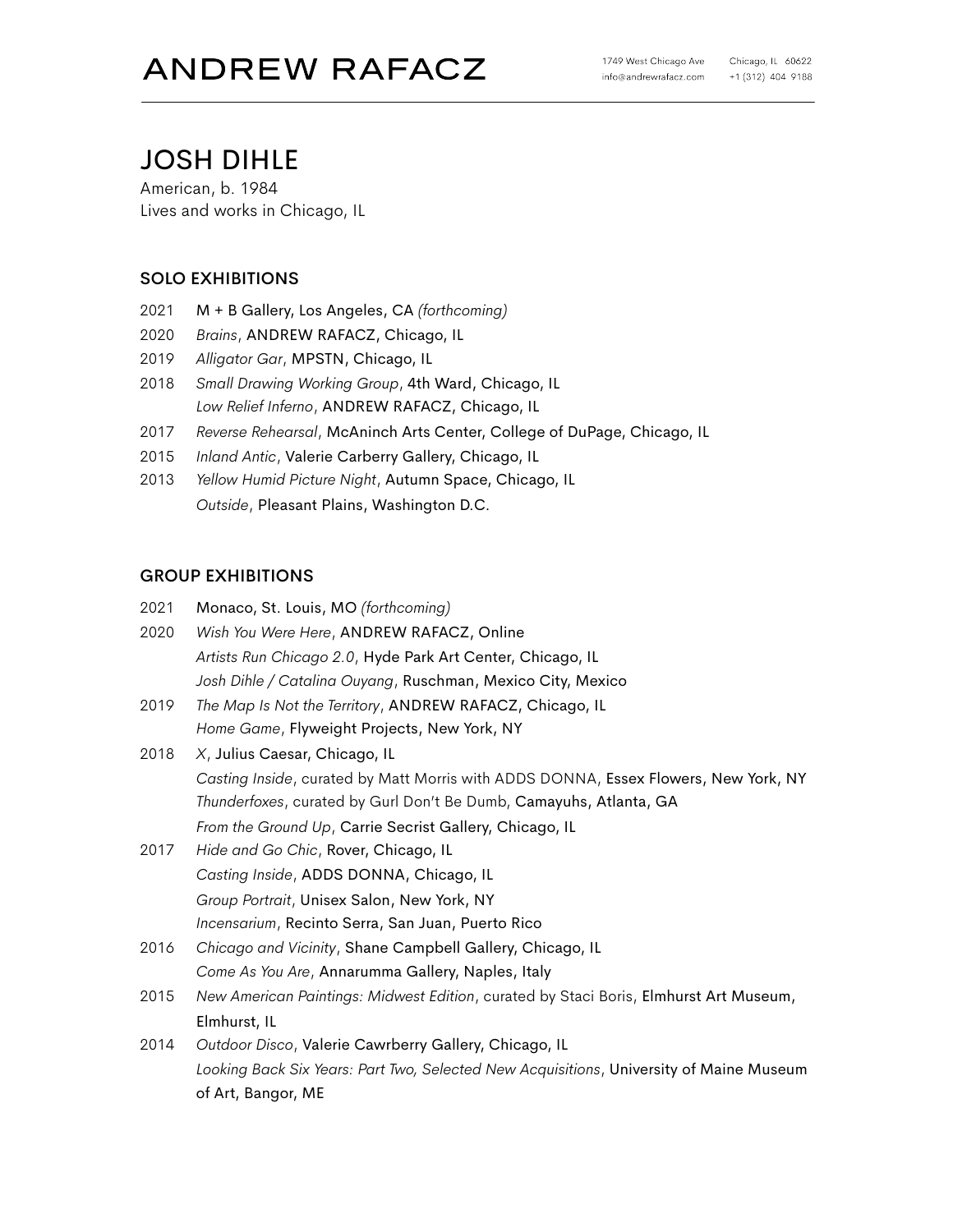- 2013 *Scenery: The Appearance of a Place*, Adult Contemporary, Chicago, IL *Saturation Point*, DUTTON, New York, NY
- 2012 *New Work*, Sullivan Galleries, Chicago, IL *On the Double*, DUTTON, Austin, TX *Whitney Houston Biennial*, Murdertown, Chicago, IL *Ex*, IAM Gallery, New York, NY
- 2011 *Champion Temporary*, Champion, Austin, TX *Roger's Grocery*, Mess Hall, Chicago, IL *Small(er) Works Show*, Manifest Exhibitions, Chicago, IL

### FAIRS AND SPECIAL PROJECTS

- 2017 UNTITLED, ART Fair, ANDREW RAFACZ, Miami, FL
- 2012 UNTITLED, ART Fair, DUTTON, Miami, FL

### ARTIST TALKS AND APPOINTMENTS

- Present 2013 Adjunct Associate Professor, Painting and Drawing, School of the Art Institute of Chicago, Chicago, IL
- 2019 Panelist, *Barely Fair: Economies of Scale*, NADA Chicago Inventational, Chicago, IL
- 2013 *Conversation with Seth Hunter*, Autumn Space, Chicago, IL
- 2011 Visiting Artist, Soft Logic Fibers Course, School of the Art Institure of Chicago, Chicago, IL

### RESIDENCIES AND AWARDS

- 2021 Artist in Residence, Kunstmeile Krems, Austria *(upcoming)*
- 2019 Artist in Residence, Ace Hotel, Chicago, IL
- 2017 Artist in Residence, Catwalk Institute, Catskill, NY
- 2015 Summer Arts Faculty Residency Award, Ox-Bow School of Art & Artists' Residency, Saugatuck, MI
- 2014 Texas Contemporary Award, Honorable Mention, Texas Contemporary
- 2009 Artist in Residence, Vermont Studio Center, Johnson, VT

### EDUCATION

- 2012 MFA in Painting, School of the Art Institute of Chicago, Chicago, IL
- 2007 BA in Studio Art and Biology, Middlebury College, Middlebury, VT
- 2005 Rome Summer Program, Rhode Island School of Design, Rome, Italy